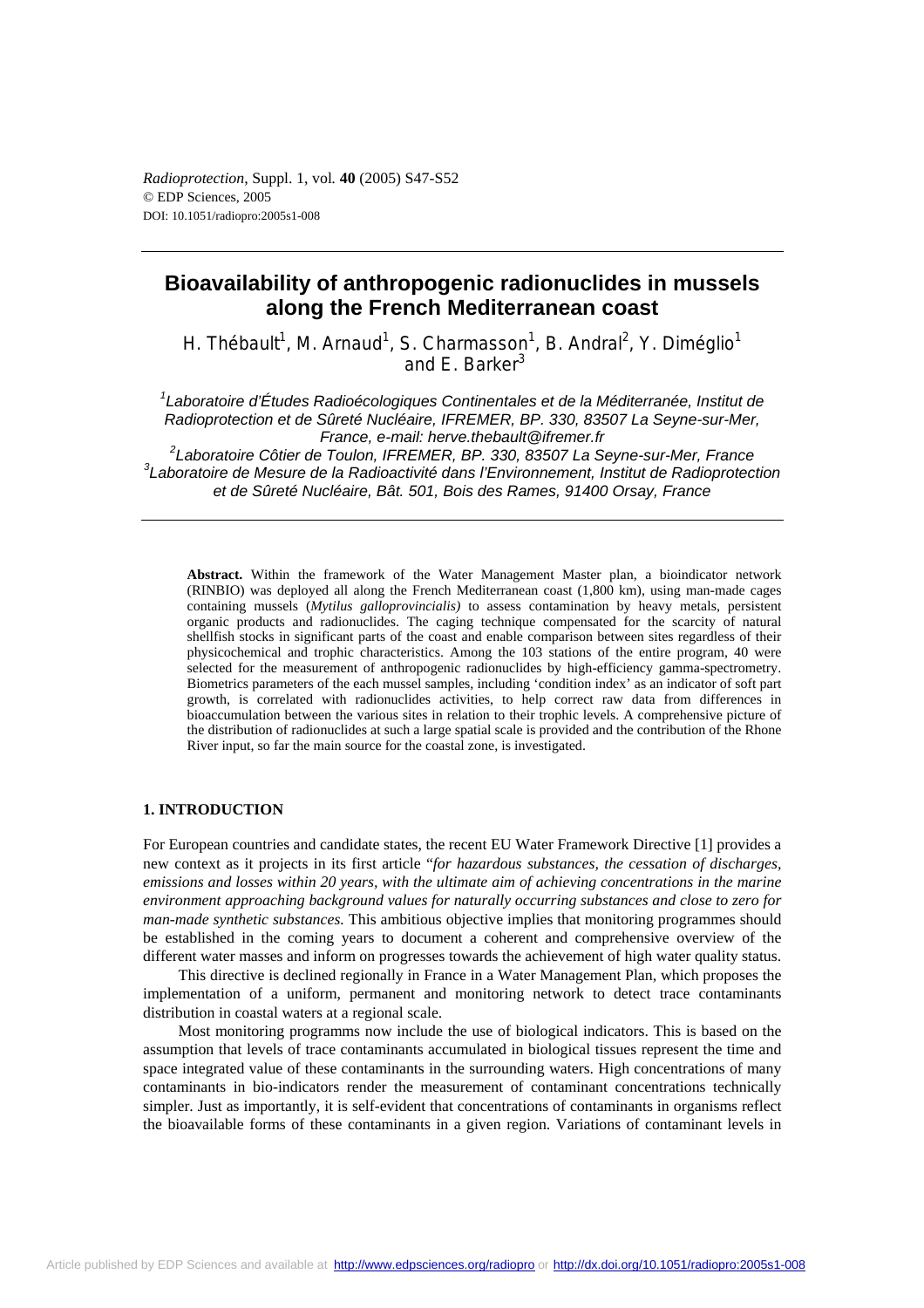## S48 RADIOPROTECTION

tissues may reflect the variations in water and particulate contaminant concentrations, although biological variability can also affect tissue concentrations. The bio-indicator also reflects, usually through one representative species, called 'sentinel' specie [2], how much a functional group of the ecosystem can be impacted.

Ideally, species chosen as biomonitors should fulfil many criteria: they should be sedentary, easy to identify and collect, abundant throughout the year all over the monitored coast, long-lived, resistant to environmental variations of temperature, salinity or dissolved oxygen, tolerant to high levels of contaminants but net accumulators of the contaminants in question. Mussels are attractive as biomonitors: they are sessile animals, filtering large amounts of seawater to collect suspended particles. The use of mussel as a biomonitor has become, for the last 20 years, a standard practice in many national and international programs [3, 4, 5].

In the Mediterranean Sea, the specie *Mytilus galloprovincialis* is widespread, but in some locations natural populations are rare or absent. The transplantation method compensated for this scarcity and allows controlling the source, age, and stage of sexual maturity of the samples. However, implementing it on a large geographic scale introduces factors such as variations in physiochemical characteristics and food availability in the immersion zones. Although the concentrations measured in the tissue are a function of bioavailable pollutant levels, the bioaccumulation factor depends on mussel growth in relation to the primary food production, or trophic capacity, of the environment [6]. Comparison of raw data on tissue concentration between sectors of different trophic potential may be misleading. A biometric parameter representing growth must be used to correct initial data and to produce reliable comparison at a large spatial scale.

## **2. MATERIEL AND METHOD**

#### **2.1 Study area**

Mediterranean mussels, *Mytilus galloprovincialis,* were transplanted from a unique cultivated population located in a low contamination area (Etang de Thau) and selected in a narrow size range (50mm). Mussels were immersed at the end of March and hauled out in July, 2003, along 1,800 kilometers of French Mediterranean shoreline in plastic cages using a sub-surface light mooring Figure 1). In the open sea, the stations were immersed between 20 meters (sandy littoral) and 30 meters (rocky littoral) with the cages located at mid-depth. This is considered to correspond to the mean field of dilution of land-based contamination sources.

The complete program monitoring various trace-contaminants: heavy metals, organic pollutants (pesticides, PCBs, PAHs) and radionuclides for which 41 stations were selected (including 6 stations in coastal lagoons) among the 103 transplantation sites.

#### **2.2 Processing data**

During this sexual rest period, the condition index (CI), defined as the ratio of the soft tissues dry weight over shell weight, appears to be a good indicator of growth rate and it is used to compare contamination between different areas. The use of linear regression analysis for each contaminant statistically infers that tissue concentration under steady state conditions can be a function of the CI. These regression lines allow normalizing the concentrations measured to a reference CI, based on the hypothesis of equal slopes. The contaminants levels are then comparable at a large spatial scale, independently of the trophic conditions prevailing around the sampling sites. [7]. Note that for most heavy metals, the body concentration is inversely proportional to CI (dilution effect by growth) and that for organic contaminants the concentration is directly proportional to CI (enrichment with storage lipidic tissues).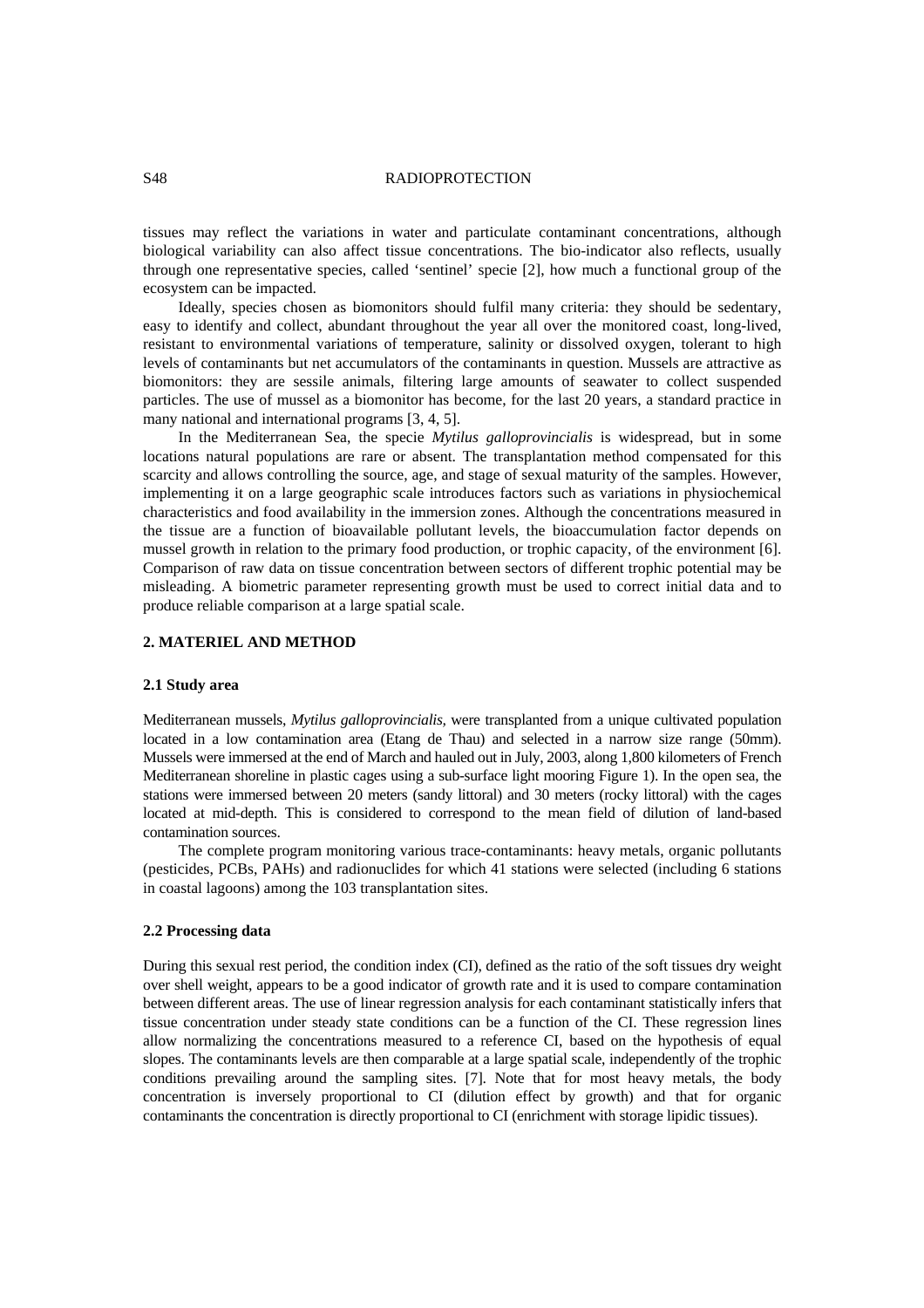#### ECORAD 2004 S49



**Figure 1.** Location of the transplantation stations selected for radionuclides measurements.

## **2.3 Sample processing and measurement**

Mussels of recovered samples were cleaned with seawater on site. In lab, mussels were opened by heat and flesh was separated from shell. Flesh is dried up at 100°C until constant weight and then ashed at  $560^{\circ}$ C for 12 h. The remaining ashes are grounded to powder to fill 60 cm<sup>3</sup> counting containers and shipped to the measurement laboratory. [8]

IRSN operates hyper pure, high-resolution germanium gamma direct spectrometry of trace-level radionuclides in environmental samples. Detectors are located in a room, two storeys below ground level under a 3 m thick borium concrete slab to reduce the impact of cosmic rays [9].

Ten N-type HP Ge detectors (Ortec GMX), each crystal 65 mm in diameter with a relative efficiency between 50% and 70% in respect of  ${}^{60}Co$  energy are installed in one single room. The cladding in this room is lead bricks with a low background activity, 10 cm thick, lined with 5 mm thick electrolytic copper tiles neutralising lead X-ray. Each detector is insulated by a Plexiglas casing swept by gaseous nitrogen, in turn placed in a low-level activity lead enclosure 50 mm thick, internally lined with a 7 mm electrolytic copper ring.

The results are expressed in  $Bq \, kg^{-1}$  of flesh dry weight at the sampling date.

#### **3. RESULTS AND DISCUSSION**

The recovery rate of samples is above 95% and mean mortality of mussel at the end of the immersion period is less than 20%. The condition index (CI) ranges from 0,49 to 1,23, growth being greater in samples west of the Rhone river mouth.

Anthropogenic radionuclides of environmental concern exhibit very low levels in stations along the French Mediterranean coast: <sup>137</sup>Cs is the only artificial radionuclides regularly detected in mussels with low and stable values corresponding to the baseline levels found in the northwest part of the Mediterranean basin. <sup>60</sup>Co is sporadically measured (stations 5, 7, and 39) at levels from 0,12 to 0,19 Bq.kg<sup>-1</sup> dry weight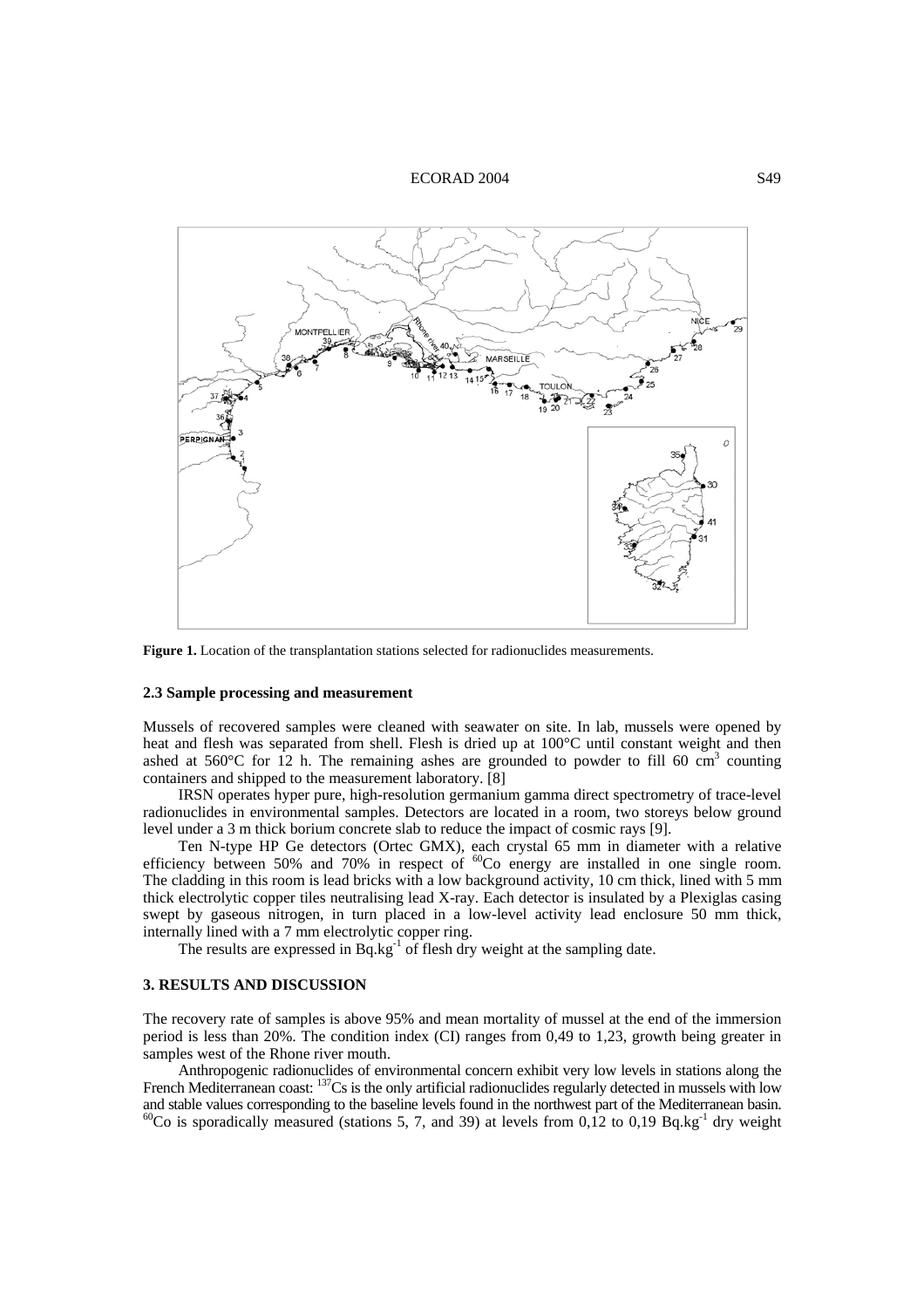#### S50 RADIOPROTECTION

(Figure 2). If  ${}^{60}$ Co is clearly originated from releases of nuclear facilities along the Rhone River, the input of 137Cs from liquid discharges via the river is now undetectable in the distribution. When compared to previous surveys [10,11], this shows a marked decrease of this impact in the area. Indeed, the Rhone River was until now the main source of artificial radionuclides for the coastal waters with a downward influence following the prevailing westerly advective transfer along the continental shelf. The general temporal trend is also confirmed with a mean value for  $^{137}Cs$  is 0,17 Bq.kg<sup>-1</sup> dry weight in 2003, to be compared to the mean value in 1998 and 1996, respectively 0,25 and 0,4 Bq.kg<sup>-1</sup>.



**Figure 2.** Distribution of <sup>137</sup>Cs in mussels transplanted along the French Mediterranean coast.

When cesium concentration is plotted against CI values, no significant correlation is found (Figure 3). Behaviour of cesium level with mussel growth appears different from most heavy metals and organic pollutants. The evident consequence is show on Figure 4, where total activity per individual is plotted against CI: the total body burden appears then correlated with growth, with increased values in the west part of the region. This suggests that the Rhone River shows an indirect influence by increasing by biological productivity of the plume dilution area.



**Figure 3.** <sup>137</sup>Cs concentrations against Condition Index as a growth parameter for transplanted mussels.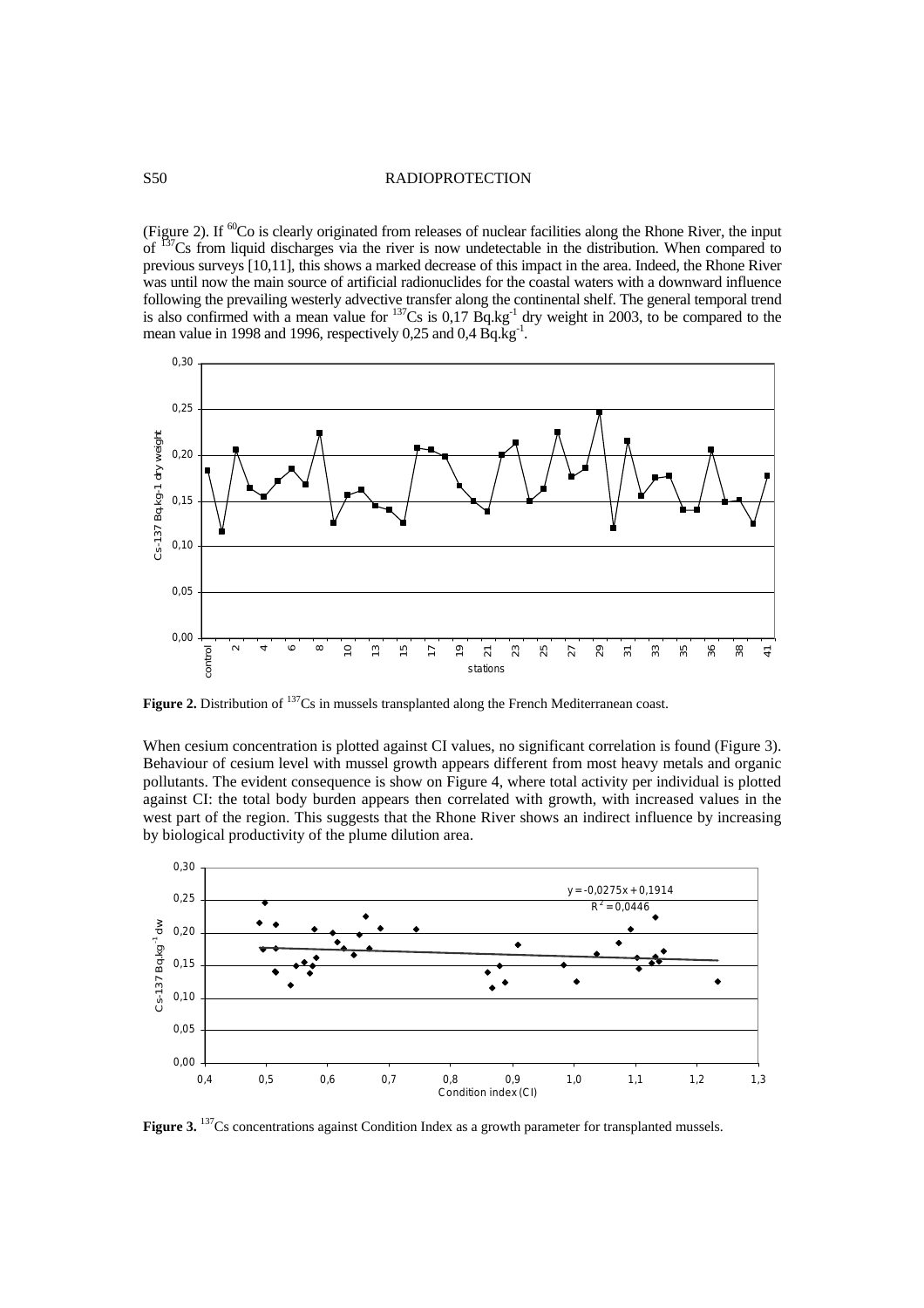#### ECORAD 2004 S51



Figure 4. Distribution of <sup>137</sup>Cs total activity per individual in mussels transplanted along the French Mediterranean coast.

#### **4. CONCLUSION**

The transplantation of mussels in caged devices is now a mature technique, reliable for large spatial monitoring. The method requires some training of the operating team but could be easily extended to most Mediterranean coastal waters, as the specie is naturally present from the Strait of Gibraltar to the Black.

The objectives of the Water Framework Directive are almost achieved for artificial radionuclides as 137Cs concentration in bio-indicator is now close to the detection limit of the best available technique.

Liquid releases from nuclear power plants and spent fuel reprocessing plant along the Rhone river have decreased drastically in recent years and their impact in coastal waters in now undetectable in the mean field.

#### **References**

- [1] Official Journal European Community (2000). Directive 2000/60/EC of the European Parliament and the Council of 23 October 2000 establishing a framework for Community action in the field of water policy. *Official Journal* L327, 22/12/2000, doc. 300L0060, 40 p.
- [2] Goldberg E.D. (1975). The mussel watch a first step in marine global monitoring. *Marine Pollution Bulletin*, 6: 111.
- [3] Claisse D. (1989). Chemical contamination of the French coast, the results of a ten years Mussel Watch. *Marine Pollution Bulletin* 20/10: 523-528.
- [4] Jernelov A. (1996). The International Mussel Watch: a global assessment of environmental levels of chemicals contaminants. *Sci Total Environ* 188 (suppl. 1): S37-S44.
- [5] UNEP (1992). Mussel Watch worldwide literature survey. *Technical Bulletins for Marine Pollution Studies* 1: 142p.
- [6] Nolan C. and Dahlgaard H. (1991). Accumulation of metal radiotracers by *Mytilus edulis. Mar. Ecol. Prog. Serv*. 70, 165 – 174.